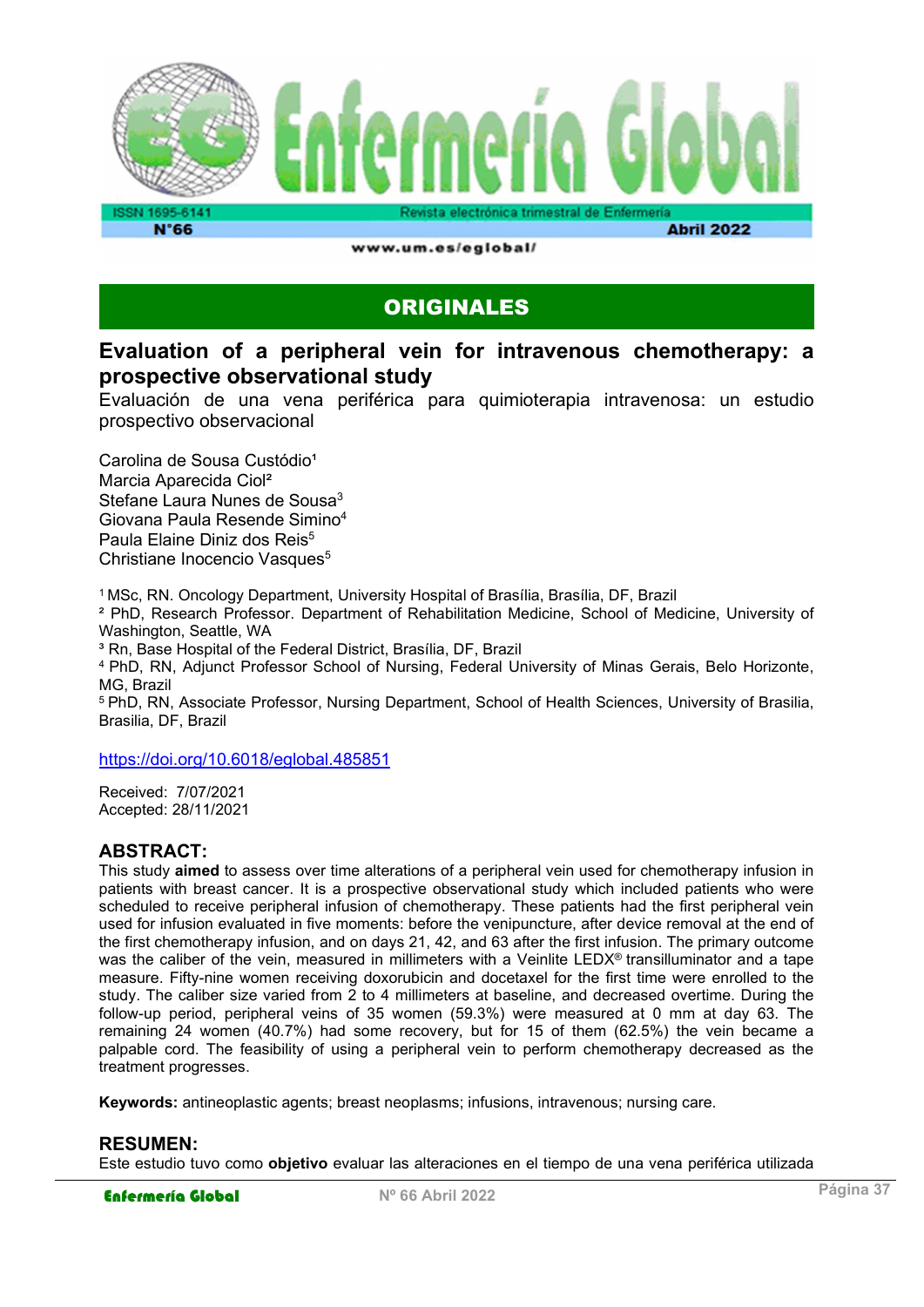para la infusión de quimioterapia en pacientes con cáncer de mama. Es un estudio observacional prospectivo que incluyó pacientes que estaban programados para recibir infusión periférica de quimioterapia. A estos pacientes se les evaluó la primera vena periférica utilizada para la infusión en cinco momentos: antes de la venopunción, después de la extracción del dispositivo al final de la primera infusión de quimioterapia y los días 21, 42 y 63 después de la primera infusión. El resultado primario fue el calibre de la vena, medido en milímetros con un transiluminador Veinlite LEDX® y una cinta métrica. Se inscribieron en el estudio 59 mujeres que recibieron doxorrubicina y docetaxel por primera vez. El tamaño del calibre varió de 2 a 4 milímetros en la línea de base y disminuyó con el tiempo. Durante el período de seguimiento, las venas periféricas de 35 mujeres (59,3%) se midieron a 0 mm el día 63. Las 24 mujeres restantes (40,7%) tuvieron cierta recuperación, pero para 15 de ellas (62,5%) la vena se convirtió en un cordón palpable. La viabilidad de utilizar una vena periférica para realizar quimioterapia disminuyó a medida que avanzaba el tratamiento.

Palabras clave: antineoplásicos; neoplasias de la mama; infusiones intravenosas; atención de enfermería.

### INTRODUCTION

Most chemotherapy protocols for breast cancer are available only in intravenous administration, and generally they contain irritant and/or vesicant drugs. Intravenous chemotherapy administered peripherally causes damage to the vascular endothelium of the peripheral venous network, sometimes causing complications such as phlebitis, infection, and tissue necrosis due to chemotherapy extravasation<sup> $(1)$ </sup>. These complications might lead to anxiety, needle phobia, refusal of treatment, and emotional distress of the patient<sup>(2,3)</sup>.

In women with breast cancer, difficulty in obtaining venous access for chemotherapy infusion is a frequent problem. These women usually undergo at least four cycles of neoadjuvant chemotherapy, followed by surgery and further cycles of adjuvant chemotherapy, and access to venous network becomes a problem as the treatment progress. This problem is exacerbated when the patient has unilateral mastectomy with axillary lymphadenectomy because, in this case, only the contralateral arm can be used for venipuncture and chemotherapy infusion $(4)$ . When the patient has bilateral mastectomy, the problem is even worse, because both arms might have their lymphatic drainage compromised, making it difficult to access and maintain the patency of the venous network.

Breast cancer patients frequently need to receive antibiotics, hydration, or even blood transfusion during the intervals between cycles of chemotherapy protocols. When a peripheral vein cannot be used, a new vein is punctured and over time, as the treatment progresses, there will be fewer options for available peripheral veins, which may cause stress to the nursing staff attending the patient. If no peripheral veins are viable, the patient might have to delay the chemotherapy treatment, or be hospitalized to have a central venous access installed, or have an emergency procedure to access a deep vein.

Therefore, we need to understand the trajectory of the conditions of peripheral veins in women with breast cancer receiving chemotherapy through peripheral administration. To our knowledge, there are no studies in the literature on the natural history of the damage caused by chemotherapy to the venous network. The aim of this study was to evaluate the alterations over time of a peripheral vein used one single time for chemotherapy infusion in breast cancer patients.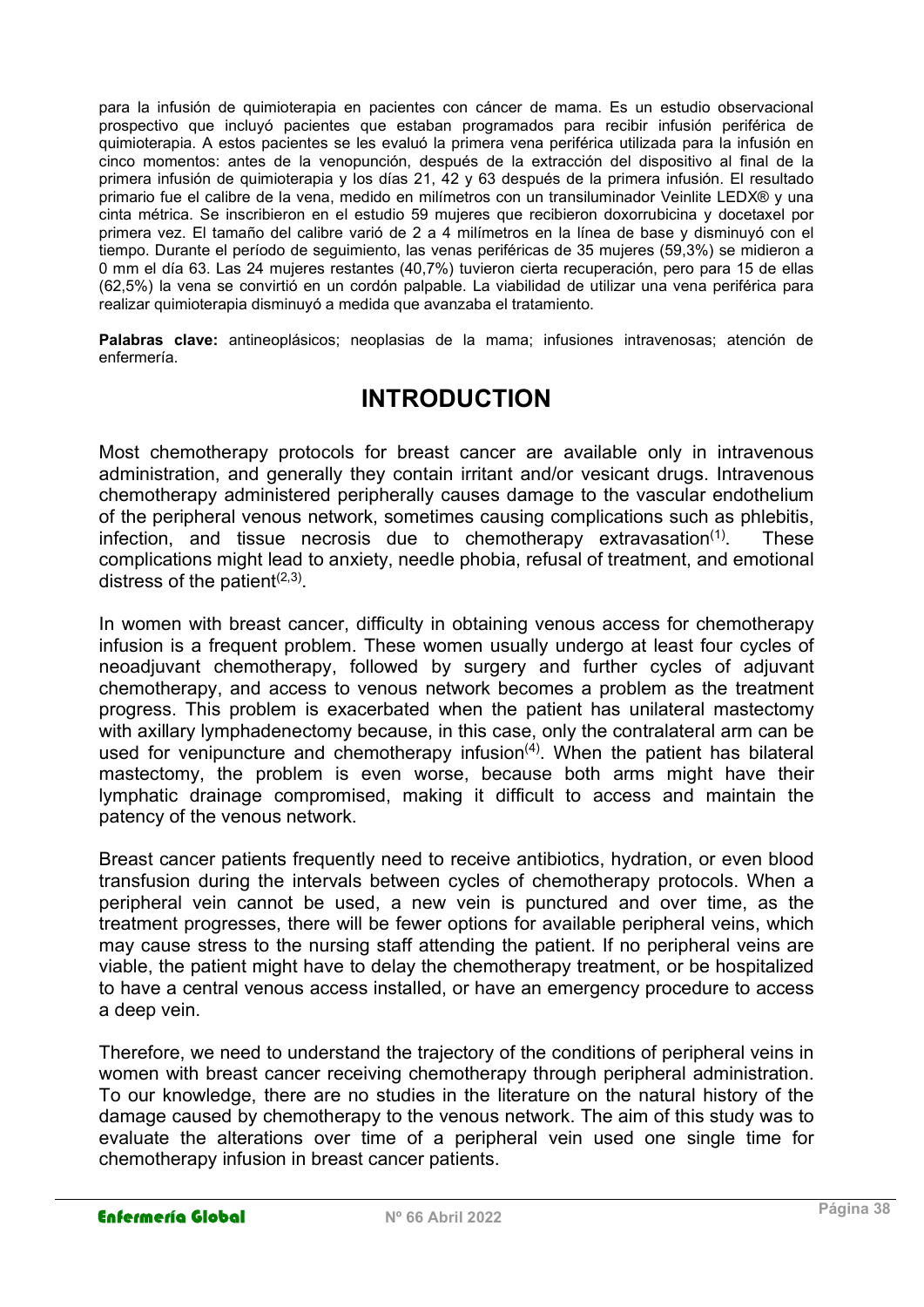## **METHODS**

#### Design

This was a prospective observational study conducted at the Center of High Complexity in Oncology in a teaching hospital in Brazil. This study adheres to the Strengthening the Reporting of Observational Studies in Epidemiology (STROBE) **Statement** 

#### Population and Sample

Women who had been diagnosed with breast cancer and were scheduled to receive doxorubicin and docetaxel by peripheral intravenous route were eligible for this study. Further inclusion criteria included: 18 years or older and undergoing chemotherapy for the first time in their lives. Exclusion criteria were: presence of peripheral vascular disease, previous axillary lymphadenectomy or radiotherapy to axilla, previous intravenous antibiotic therapy, and current use of anticoagulant therapy. In addition, the patient's first venipuncture had to be in the forearm, dorsal surface of the hand, or wrist. If the only accessible vein was the antecubital vein, the patient was not eligible for this study.

During six months, all women who were scheduled to receive the chemotherapy protocol were invited to participate in the study by one of the investigators (S.L.N.S.). Inclusion and exclusion criteria were checked, and the objectives and procedures of the study were explained to the patient.

Since the primary objective of this study was to evaluate the magnitude of problems with a peripheral vein used for infusion, no hypothesis tests were involved, and no previous studies on the topic have been found in the literature, a formal sample size calculation was not warranted. We aimed to include as many participants as possible during the time frame of the study, in order to have robust estimation of the magnitude of problems with vein accessibility.

#### Ethical Considerations

The study was approved by the Committee of Ethics in Research of the School of Health Sciences of the University of Brasilia (approval n.063/2011). The participants were given a detailed explanation of the study procedures and written informed consent was obtained from each participant.

#### Procedures

Participants underwent four cycles of neoadjuvant chemotherapy using doxorubicin and docetaxel drugs, and were evaluated at each chemotherapy cycle. The cycle consisted of one day of chemotherapy (CHT) infusion, followed by 20 days of rest. On the day of the first cycle, a nurse would choose a vein for venipuncture according to accessibility in the following order: forearm (distal to proximal direction), dorsal surface of the hand, and wrist. The vein was evaluated before the venipuncture (denominated "Before CHT") and after the removal of the peripheral catheter at the end of the chemotherapy infusion ("After CHT"). The vein that was punctured on that day was not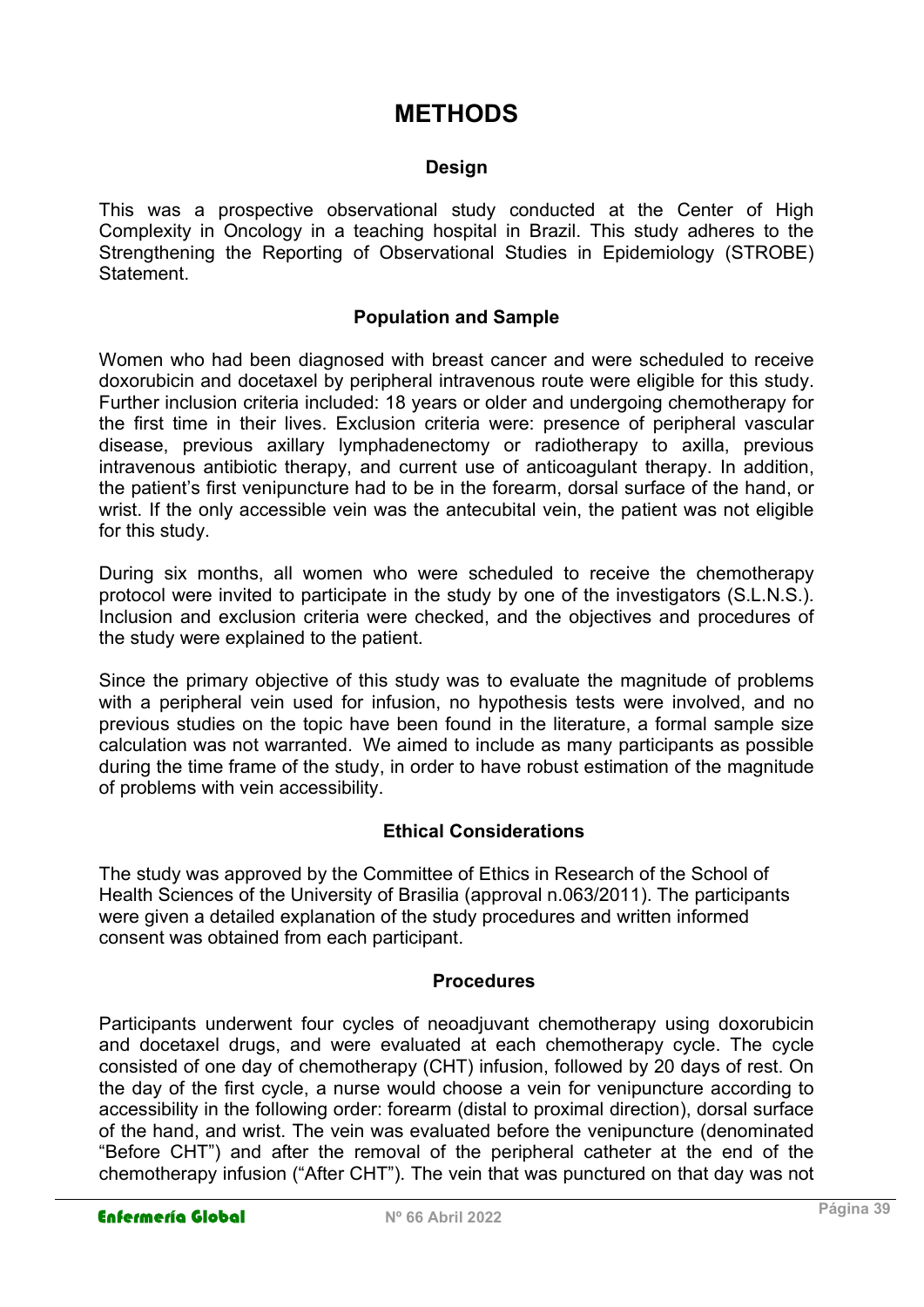punctured again for CHT, but it was evaluated on the next CHT cycles at days 21, 42 and 63 after the first venous infusion (which we denoted by D21, D42, D63, respectively).

#### **Outcomes**

We collected data on vein caliber, palpability, visibility and rectilinearity. These outcomes were chosen because they are clinically important when a venipuncture is necessary. Also, at each evaluation, the woman was asked if she was hospitalized between chemotherapy cycles and if that specific vein was used during hospitalization. A Veinlite LEDX<sup>®</sup> transilluminator was used to visualize the vein and the caliber was measured in millimeters by using a tape measure. The transilluminator is a C-shaped ring of 31 mm of diameter, based on cold light source (24 oranges and 8 red ultrabright LED lights), which maximizes imaging contrast during transillumination.

#### Statistical Analysis

Descriptive analysis was performed for all variables. For vein caliber over time, the number and proportion of participants in each trajectory was calculated. Confidence intervals with 95% confidence were calculated for the proportions of certain outcomes (such as, proportion of women who had 0 mm of vein caliber at day 63, for example). Data were analyzed using IBM SPSS (version 26.0).

## RESULTS

Fifty-nine women receiving doxorubicin and docetaxel for the first time were enrolled in the study. Age ranged from 23 to 65 years old (mean  $=$  46.0, SD  $=$  10.1).

Table 1 shows the distribution of the sites and characteristics of the peripheral vein that was accessed by venipuncture for the first chemotherapy infusion. Superficial veins of the forearm were chosen for venipuncture in 52.5% of the patients, followed by superficial veins of dorsal hand (33.9%) and wrist (13.6%). All veins were palpable, visible, and rectilinear. Measurement of veins was in millimeters, rounded up to the closest millimeter, and it varied from 2 to 4 millimeters, with the majority having 3 mm (54.2%).

#### Table 1. Baseline characteristics of peripheral vein before chemotherapy infusion

| 1111u31UH              |            |  |  |  |  |  |  |
|------------------------|------------|--|--|--|--|--|--|
| <b>Peripheral Vein</b> | $n$ (%)    |  |  |  |  |  |  |
| Site                   |            |  |  |  |  |  |  |
| Forearm                | 31(52.5)   |  |  |  |  |  |  |
| Dorsal hand            | 20 (33.9)  |  |  |  |  |  |  |
| Wrist                  | 8(13.6)    |  |  |  |  |  |  |
| Palpable, yes          | 59 (100.0) |  |  |  |  |  |  |
| Visible, yes           | 59 (100.0) |  |  |  |  |  |  |
| Rectilinear, yes       | 59 (100.0) |  |  |  |  |  |  |
| Caliber (millimeters)  |            |  |  |  |  |  |  |
| 2                      | 11(18.6)   |  |  |  |  |  |  |
| 3                      | 32(54.2)   |  |  |  |  |  |  |
|                        | 16(27.1)   |  |  |  |  |  |  |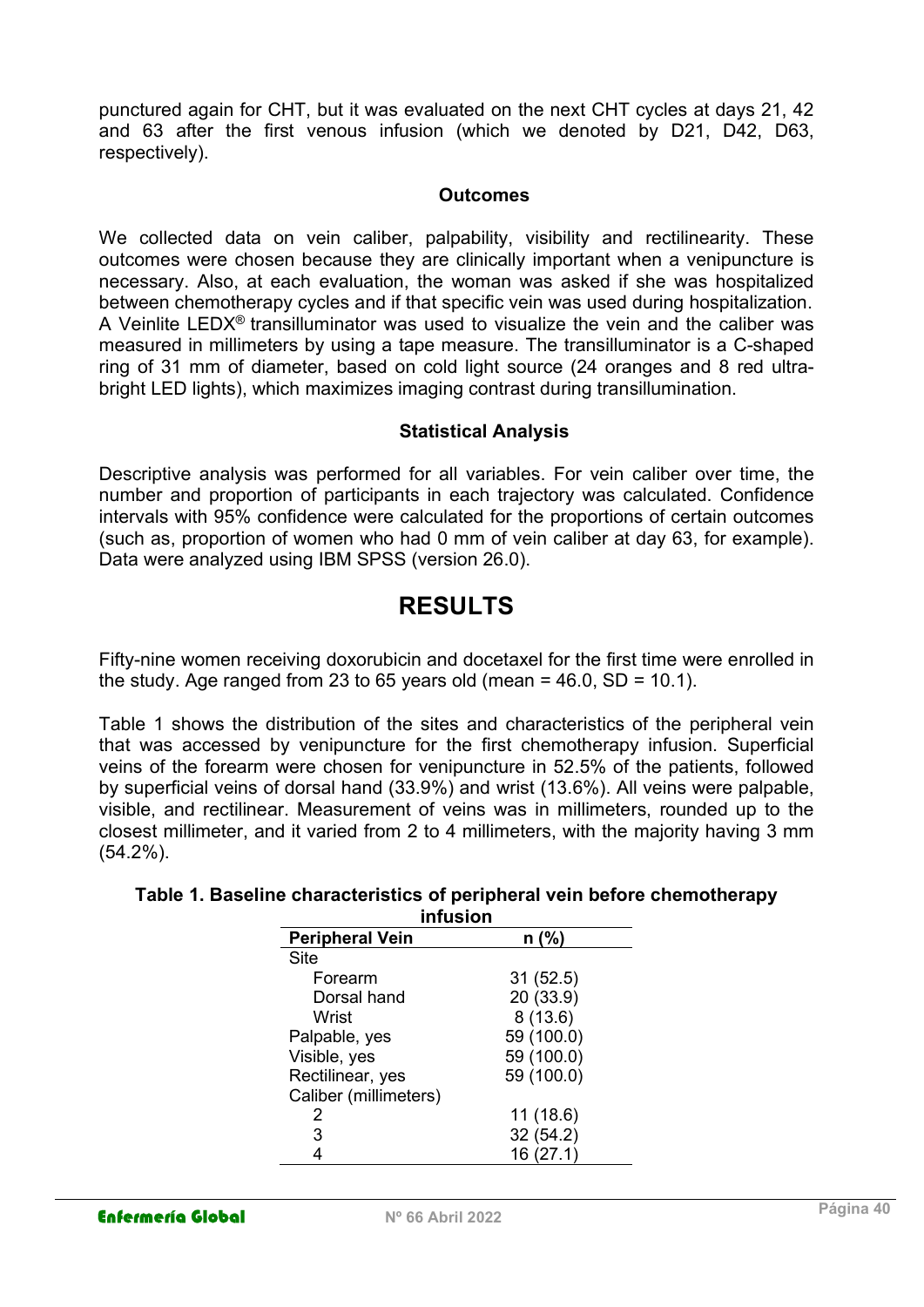Table 2 shows the trajectory of the peripheral vein caliber during the follow-up period. None of the veins returned to their baseline caliber during the follow-up time. In 24 women (40.7%, 95% confidence interval [CI]: 28% – 53%), the vein caliber had some recuperation, but in 35 women (59.3%, 95% CI:  $47\% - 72\%$ ) the vein caliber was 0 mmeven at the last follow-up on day 63. From the 24 women whose veins had some recovery, 15 of them  $(62.5\%, 95\%$  CI:  $43\% - 82\%)$  had sclerosed veins with a palpable cord that was nonfunctional for venous access. The damage to the vein occurred regardless of the vein caliber size at the baseline or the venipuncture site (Figure 1).

| Vein caliber (millimeters)  |                            |                |                |               |                    |      |                             |
|-----------------------------|----------------------------|----------------|----------------|---------------|--------------------|------|-----------------------------|
| <b>Before</b><br><b>CHT</b> | <b>After</b><br><b>CHT</b> | <b>Day 21</b>  | Day 42         | <b>Day 63</b> | Number of<br>Women | $\%$ | Venipuncture<br><b>Site</b> |
| 4                           | $\overline{2}$             | $\overline{2}$ | $\overline{2}$ | 3             | 3                  | 5.1  |                             |
|                             |                            |                | 2              | 3             |                    | 1.7  |                             |
| 4                           |                            |                | 2              | 2             |                    | 1.7  |                             |
| 4                           | 2                          |                |                | 2             |                    | 1.7  |                             |
| 4                           | 2                          |                |                | 2             |                    | 1.7  |                             |
| 4                           |                            |                |                | 2             |                    | 1.7  |                             |
| 4                           |                            |                |                | 2             |                    | 3.4  |                             |
| 4                           |                            |                |                | 2             |                    | 1.7  |                             |
| 4                           |                            |                |                | 2             |                    | 6.8  |                             |
| 4                           |                            |                |                |               |                    | 1.7  | 1 DH                        |
| 3                           |                            |                |                |               |                    | 1.7  |                             |
| 3                           |                            |                |                | 2             | 2                  | 3.4  |                             |
| 3                           |                            |                |                |               | 6                  | 10.2 | 5 F, 1 W                    |
| 3                           |                            |                |                |               | 23                 | 39.0 | 15 F, 7 BH, 1 W             |
| 2                           |                            |                |                |               | 11                 | 18.6 | 4 F, 2 DH, 5 W              |

| Table 2. Caliber size of peripheral vein during follow-up time (n=59) |
|-----------------------------------------------------------------------|
| Aleta exiting and antificant format                                   |

CHT = Chemotherapy, F = Forearm, DH = Dorsal Hand, W = Wrist Sum of percentages is not 100% due to rounding error.



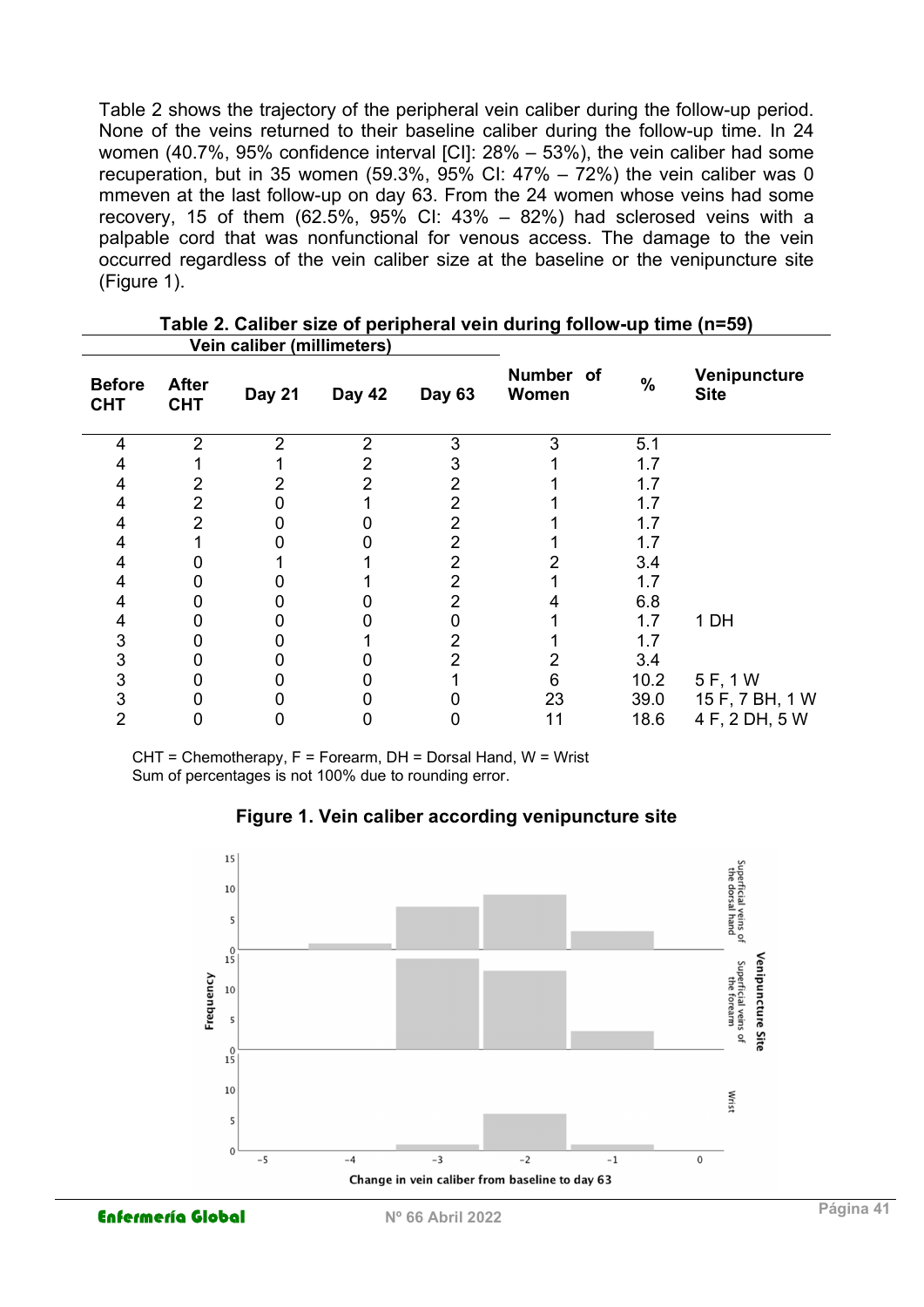The characteristics of the veins regarding palpability, visibility and rectilinearity are described in Table 3. Most of the veins became unpalpable and invisible after the first cycle of chemotherapy. The majority of the veins did not recover their palpability (71.2%, 95% CI: 60%- 83%) or visibility (59.3%, 95% CI: 47% - 72%) on D63.

| Table 3. Characteristics of peripheral veins during follow-up period |                             |               |           |           |  |  |  |
|----------------------------------------------------------------------|-----------------------------|---------------|-----------|-----------|--|--|--|
| <b>Vein Characteristics</b>                                          | <b>Before</b><br><b>CHT</b> | <b>Day 21</b> | Day 42    | Day 63    |  |  |  |
| Palpability, n (%)                                                   |                             |               |           |           |  |  |  |
| No.                                                                  | 0                           | 55 (93.2)     | 54 (91.5) | 42 (71.2) |  |  |  |
| Yes                                                                  | 59 (100)                    | 4(6.8)        | 5(8.5)    | 17(28.8)  |  |  |  |
| Visibility, n (%)                                                    |                             |               |           |           |  |  |  |
| No.                                                                  | 0                           | 52(88.1)      | 49 (83.1) | 35(59.3)  |  |  |  |
| Yes                                                                  | 59 (100)                    | 7(11.9)       | 10 (16.9) | 24 (40.7) |  |  |  |
| Rectilinearity, n (%)                                                |                             |               |           |           |  |  |  |
| Yes                                                                  | 59 (100)                    | 5(8.5)        | 5(8.5)    | 12(20.3)  |  |  |  |
| No                                                                   | 0                           | 2(3.4)        | 5(8.5)    | 12(20.3)  |  |  |  |
| Not possible to evaluate                                             | 0                           | 52(88.1)      | 49 (83.1) | 35(59.3)  |  |  |  |

During the follow-up period, 12 women were hospitalized for clinical management, specifically to receive intravenous antibiotic therapy ( $n = 6$ ) or hydration ( $n = 6$ ) due to neutropenia and emesis related to the chemotherapy protocol. Most of them were hospitalized between the baseline and D42. The studied veins were not used during the hospitalization period, thus not affecting our results.

## **DISCUSSION**

This study aimed to evaluate the alterations over time of a peripheral vein used one single time for neoadjuvant chemotherapy infusion in breast cancer patients. Fifty-nine women received doxorubicin and docetaxel for the first time. We observed a large proportion of women whose vein reduced in caliber over the study period, including many whose vein remained at 0 mm to the end of the study.

Despite the increase of availability of oral chemotherapy agents, the intravenous route is still the most used for infusion of antineoplastic chemotherapy. Neoadjuvant chemotherapy is common in breast cancer treatment and it is used to reduce the size of the tumor before surgery, increasing the likelihood of better outcomes<sup>(5)</sup>. However, the intrinsic characteristics of the chemotherapy agents cause damage to the vascular endothelium. Chemotherapy protocols are usually performed in many cycles, thus leading to an overload of the peripheral venous network.

Doxorubicin and docetaxel are drugs well-known for their cardio and vascular toxicity<sup>(6)</sup>. These drugs usually lead to endothelial dysfunction induced by oxidative stress and induction of proinflammatory cytokines that leads to the increase of vasoconstriction<sup>(7, 8)</sup>. During the follow-up period, most of peripheral veins had caliber of 0 mm even at the last follow-up on day 63. A large number of women experienced palpable cord in their veins, which might be explained by the endothelial apoptosis known to be caused by taxanes ${}^{(9)}.$ 

Multiple unsuccessful attempts at venipuncture may limit future peripheral vein  $access^{(3, 10-12)}$ . In addition, there is a risk of increased peripheral chemotherapy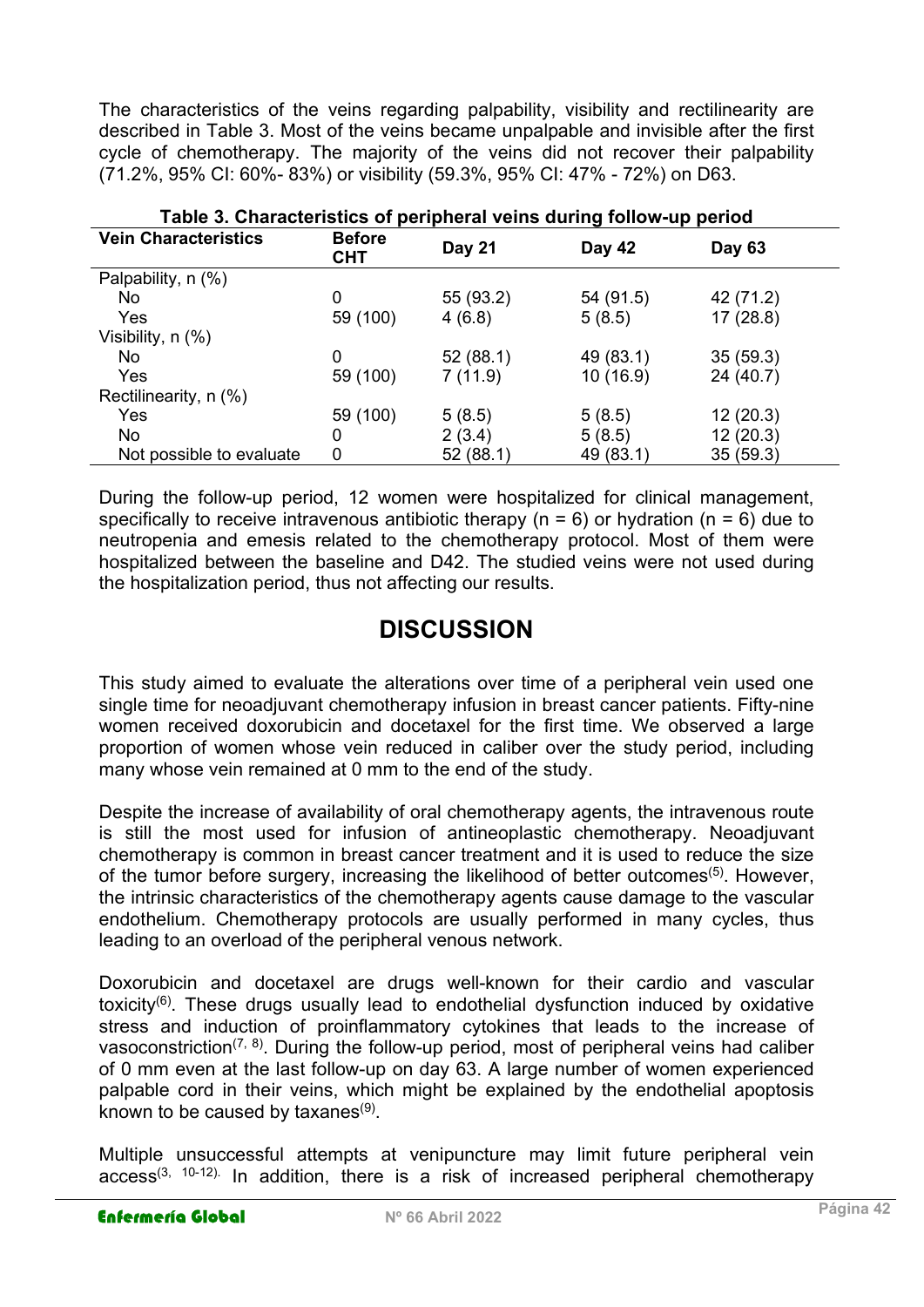extravasation in veins that had had multiple cannulation attempts, with incidence reported in the literature from 0.08% to  $6.5\%$ <sup> $(13,14)$ </sup>. Although the incidence is low, the devastating long-term effects of chemotherapy extravasation on the patient can result in significant pain, tissue necrosis, and loss of function at the site of injury<sup>(13)</sup>. Therefore, superficial veins of the forearm are preferable for the venipuncture, with smaller risk of injury given that they are far from articulations. Neoadjuvant chemotherapy protocols start with vesicant drugs, and the forearm site is usually chosen for venipuncture in the beginning of the treatment. In this study, women who started the chemotherapy protocol in the forearm veins had them damaged, and that would have reduced the options for venipuncture site in the next cycles of chemotherapy.

Alternative routes of infusion should be explored to conserve the peripheral veins in breast cancer patients, since they will have a long treatment that requires intravenous access. According to the literature, if the patient repeatedly requires more than three venipuncture attempts, and the treatment plan is to undergo chemotherapy for an extend period of time, a central venous catheter may be appropriate<sup>(15,16)</sup>.

Central venous access is mandatory for a number of specific solutions for infusion, such as those containing vesicant drugs. Chemotherapy for breast cancer usually has at least one vesicant drug in the protocol. There are complications related to central venous catheter and also to peripheral veins catheter, but the choice of a peripheral vein device in Brazilian public hospitals is usually justified based on the low cost. Among the patients evaluated in this study, 20 (27%) had a central venous catheter inserted in some moment of the adjuvant therapy. Therefore, if a patient will have a central venous catheter implanted at some point of his/her treatment, on the long run, it might be less costly and less damaging to the patient to have the central catheter inserted at the beginning of the chemotherapy. There is a need to analyze the longterm cost-benefit of using a central venous catheter versus peripheral venous devices when performing chemotherapy in those patients.

### Limitations

In this study, a tape measure was used as an instrument to measure the caliber of peripheral veins. The authors suggest that the micrometer be used as the device for measuring the caliber of veins in future studies. Since the micrometer is an instrument that can measure millimeters more accurately, its use can identify caliber recovery smaller than 1 millimeter which may be clinically important.

### **CONCLUSION**

As the treatment progresses, the vascular endothelium toxicity caused by chemotherapy agents decreases the accessibility of peripheral veins for chemotherapy in women with breast cancer. The magnitude of the problem is large and can be damaging to the patient and her treatment. Alternative routes, such as a central venous catheter, should be explored to conserve the veins for future use. This is important especially in breast cancer patients, whose treatment is very long and requires intravenous access.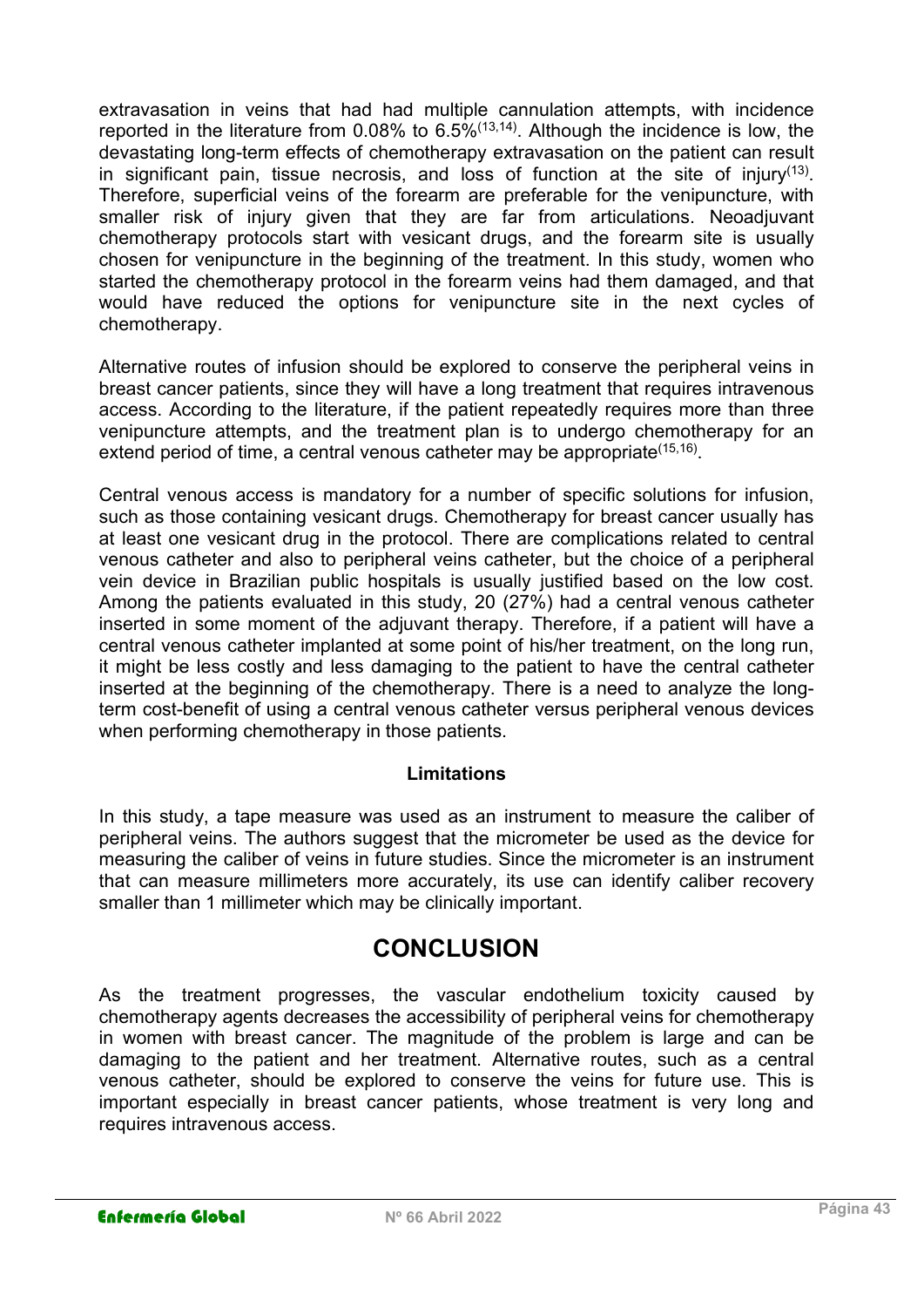# REFERENCES

1. Bertoglio S, Boxtel TV, Goossens GA, Dougherty L, Furtwangle R, Lennan E, et al. Mejora de los resultados del acceso vascular periférico corto en la administración de oncología y quimioterapia. J Vasc Access. 2017;18(2), 89-96. Disponible en: https://doi.org/10.5301%2Fjva.5000668

2. Reis PED, Rodrigues CC, Vasques CI, Carvalho EC. Efectos adversos por Drogas quimioterápicas identificados en el sitio de infusión intravenosa periférica. Ciencia y Enfermeria. 2008;14(2), 55-64.

3. McGowan D, Wood S. Desarrollando una herramienta de evaluación venosa en la administración de quimioterapia intravenosa. Br J Nurs. 2008;17(3), 158-164. Disponible en: https://doi.org/10.12968/bjon.2008.17.3.28404

4. Cole T. Riesgos y beneficios del uso de agujas en pacientes después de una cirugía de ganglios axilares. Br J Nurs. 2006;15(18), 969-979. Disponible en: https://doi.org/10.12968/bjon.2006.15.18.22020

5. García-Mata J, García-Palomo A, Calvo L, Mel R, Cruz JJ, Ramos M. Estudio de fase II de doxorrubicina densa en dosis y docetaxel como quimioterapia neoadyuvante con apoyo de G-CSF en pacientes con cáncer de mama grande o localmente avanzado. Clin Transl Oncol. 2008;10(11), 739-744. Disponible en: https://doi.org/10.1007/s12094-008-0280-z

6. Montañez-Valverde RA, Hurtado-de-Mendoza D, Loaiza-Bonilla A. Cardiotoxicidad: Miocardio o Endotelio. Cureus. 2018;10(7), e2994. Disponible en: https://doi.org/10.7759/cureus.2994

7. Cameron AC, Touyz RM, Lang NN. Complicaciones vasculares de la quimioterapia contra el cáncer. Can J Cardiol. 2016;32(7), 852-862. Disponible en: https://doi.org/10.1016/j.cjca.2015.12.023

8. Soultati A, Mountzios G, Avgerinou C, Papaxoinis G, Pectasides D, Dimopoulos MA, et al. Toxicidad vascular endotelial por agentes quimioterapéuticos: evidencia preclínica e implicaciones clínicas. Cancer Treat Rev. 2012;38(5), 473-483. Disponible en: https://doi.org/10.1016/j.ctrv.2011.09.002

9. Wojcik T, Szczesny E, Chlopicki S. Efectos perjudiciales de la quimioterapia y otros fármacos en el endotelio: un llamado a la elaboración de perfiles de toxicidad endotelial. Pharmacol Rep. 2015;67(4), 811-817.

10. Mestre G, Berbel C, Tortajada P, Alarcia M, Coca R, Fernández MM, et al. Intervención multifacética exitosa dirigida a reducir los eventos adversos relacionados con el catéter venoso periférico corto: un estudio de cohorte cuasi experimental. Am J Infect Control. 2013; 41(6), 520-526. Disponible en: https://doi.org/10.1016/j.ajic.2012.07.014

11. Alexandrou E, Ray-Barruel G, Carr PJ, Frost S, Inwood S, Higgins N, et al. Prevalencia internacional del uso de catéteres intravenosos periféricos. J Hosp Med. 2015; 10(8), 530-533. Disponible en: https://doi.org/10.1002/jhm.2389

12. Atay S, Sen S, Cukurlu D. Cateterismo venoso periférico relacionado con la flebitis y los factores de riesgo asociados. Niger J Clin Pract. 2018; 21(7), 827-831. Disponible en: https://doi.org/10.4103/njcp.njcp\_337\_17

13. Schulmeister L. Manejo de extravasación: actualización clínica. Semin Oncol Nurs. 2011; 27(1), 82-90. Disponible en: https://doi.org/10.1016/j.soncn.2010.11.010

14. Sakaida E, Sekine I, Iwasawa S, Kurimoto R, Uehara T, Ooka Y, et al. Incidencia, factores de riesgo y resultados del tratamiento de la extravasación de agentes citotóxicos en una clínica de quimioterapia para pacientes ambulatorios. Jpn J Clin Oncol. 2014; 44(2), 168-171. Disponible en: https://doi.org/10.1093/jjco/hyt186